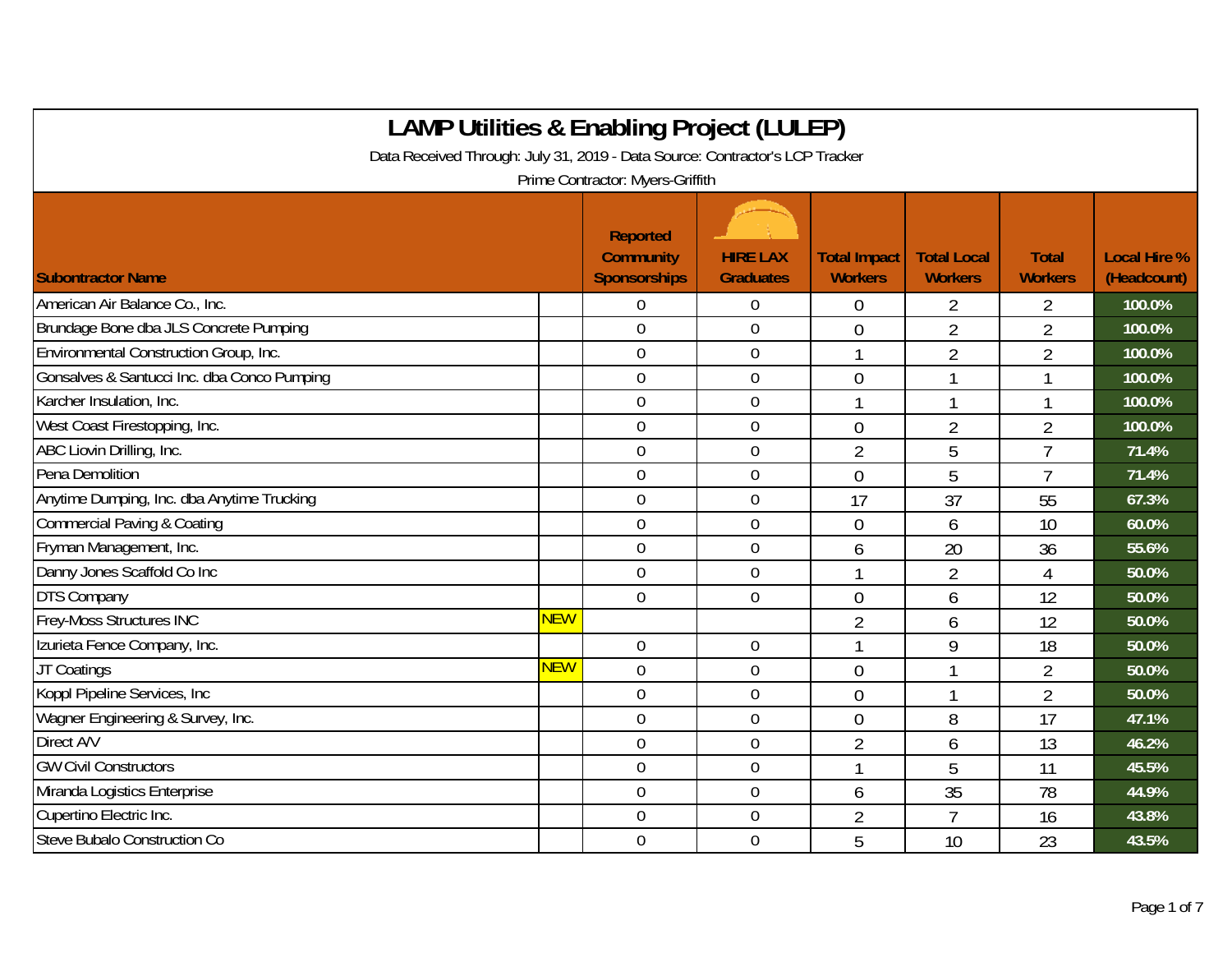| <b>LAMP Utilities &amp; Enabling Project (LULEP)</b><br>Data Received Through: July 31, 2019 - Data Source: Contractor's LCP Tracker<br>Prime Contractor: Myers-Griffith |            |                                                     |                                     |                                       |                                      |                                |                                    |  |
|--------------------------------------------------------------------------------------------------------------------------------------------------------------------------|------------|-----------------------------------------------------|-------------------------------------|---------------------------------------|--------------------------------------|--------------------------------|------------------------------------|--|
| <b>Subontractor Name</b>                                                                                                                                                 |            | Reported<br><b>Community</b><br><b>Sponsorships</b> | <b>HIRE LAX</b><br><b>Graduates</b> | <b>Total Impact</b><br><b>Workers</b> | <b>Total Local</b><br><b>Workers</b> | <b>Total</b><br><b>Workers</b> | <b>Local Hire %</b><br>(Headcount) |  |
| <b>Axion Group</b>                                                                                                                                                       |            | 0                                                   | $\overline{0}$                      | 0                                     | 3                                    | 7                              | 42.9%                              |  |
| J.V Land Clearing Co., Inc.                                                                                                                                              |            | $\mathbf 0$                                         | $\overline{0}$                      |                                       | 6                                    | 14                             | 42.9%                              |  |
| 24 Hour Sweeping Inc A                                                                                                                                                   |            | $\overline{0}$                                      | $\boldsymbol{0}$                    |                                       | 5                                    | 12                             | 41.7%                              |  |
| A1 Management & Inspection, Inc.                                                                                                                                         |            | $\boldsymbol{0}$                                    | $\boldsymbol{0}$                    | $\mathbf 1$                           | $\overline{2}$                       | 5                              | 40.0%                              |  |
| Alert Insulation Co., Inc.                                                                                                                                               |            | $\mathbf 0$                                         | $\mathbf 0$                         | $\overline{0}$                        | 4                                    | 10                             | 40.0%                              |  |
| Pan-Pacific Mechanical                                                                                                                                                   |            | $\mathbf 0$                                         | $\mathbf 0$                         | $\overline{0}$                        | $\overline{2}$                       | 5                              | 40.0%                              |  |
| Terra Pave, Inc.                                                                                                                                                         |            | $\mathbf 0$                                         | $\overline{0}$                      | 1                                     | $\overline{4}$                       | 10                             | 40.0%                              |  |
| Resource Environmental, Inc.                                                                                                                                             |            | $\overline{0}$                                      | $\mathbf 0$                         | $\overline{2}$                        | 18                                   | 46                             | 39.1%                              |  |
| Birdi & Associates, Inc.                                                                                                                                                 |            | $\overline{0}$                                      | $\boldsymbol{0}$                    | $\overline{2}$                        | 5                                    | 13                             | 38.5%                              |  |
| B & D Equipment Rental, Inc.                                                                                                                                             |            | $\mathbf 0$                                         | $\mathbf 0$                         | $\overline{0}$                        | 14                                   | 37                             | 37.8%                              |  |
| Building Electronic Controls, Inc.                                                                                                                                       |            | $\overline{0}$                                      | $\mathbf 0$                         | $\overline{0}$                        | 3                                    | 8                              | 37.5%                              |  |
| Comet Electric, Inc.                                                                                                                                                     |            | $\overline{0}$                                      | $\mathbf 0$                         |                                       | 30                                   | 80                             | 37.5%                              |  |
| Corradini Corp.                                                                                                                                                          |            | $\overline{0}$                                      | $\overline{0}$                      | 1                                     | $\overline{4}$                       | 11                             | 36.4%                              |  |
| <b>GAMA Contracting Services, Inc.</b>                                                                                                                                   |            | $\mathbf 0$                                         | $\boldsymbol{0}$                    | $\overline{2}$                        | $\overline{4}$                       | 11                             | 36.4%                              |  |
| GGG Demolition, Inc.                                                                                                                                                     |            | $\mathbf 0$                                         | $\boldsymbol{0}$                    | $\overline{0}$                        | 4                                    | 11                             | 36.4%                              |  |
| Psomas                                                                                                                                                                   |            | $\overline{0}$                                      | $\mathbf 0$                         | $\overline{0}$                        | $\overline{4}$                       | 11                             | 36.4%                              |  |
| <b>Griffith Company</b>                                                                                                                                                  |            | $\overline{2}$                                      | $\mathbf{1}$                        | 12                                    | 58                                   | 161                            | 36.0%                              |  |
| <b>Red Hawk Services</b>                                                                                                                                                 |            | $\mathbf 0$                                         | $\mathbf 0$                         | $\mathfrak{Z}$                        | 6                                    | 17                             | 35.3%                              |  |
| <b>Taft Electric Company</b>                                                                                                                                             |            | $\overline{0}$                                      | $\mathbf 0$                         | 6                                     | 13                                   | 37                             | 35.1%                              |  |
| <b>Concrete Coring Company</b>                                                                                                                                           |            | $\mathbf 0$                                         | $\overline{0}$                      |                                       | 9                                    | 26                             | 34.6%                              |  |
| Global Modular Inc.                                                                                                                                                      |            | $\mathbf 0$                                         | $\boldsymbol{0}$                    | $\theta$                              | 3                                    | 9                              | 33.3%                              |  |
| Planet Green Environmental                                                                                                                                               | <b>NEW</b> | $\overline{0}$                                      | $\mathbf 0$                         | $\overline{0}$                        | 1                                    | 3                              | 33.3%                              |  |
| Royal Electric Company                                                                                                                                                   |            | $\overline{0}$                                      | $\boldsymbol{0}$                    | $\overline{0}$                        | 1                                    | 3                              | 33.3%                              |  |
| Techniquex, Inc.                                                                                                                                                         |            | $\mathbf 0$                                         | $\mathbf 0$                         | $\overline{0}$                        | $\overline{2}$                       | 6                              | 33.3%                              |  |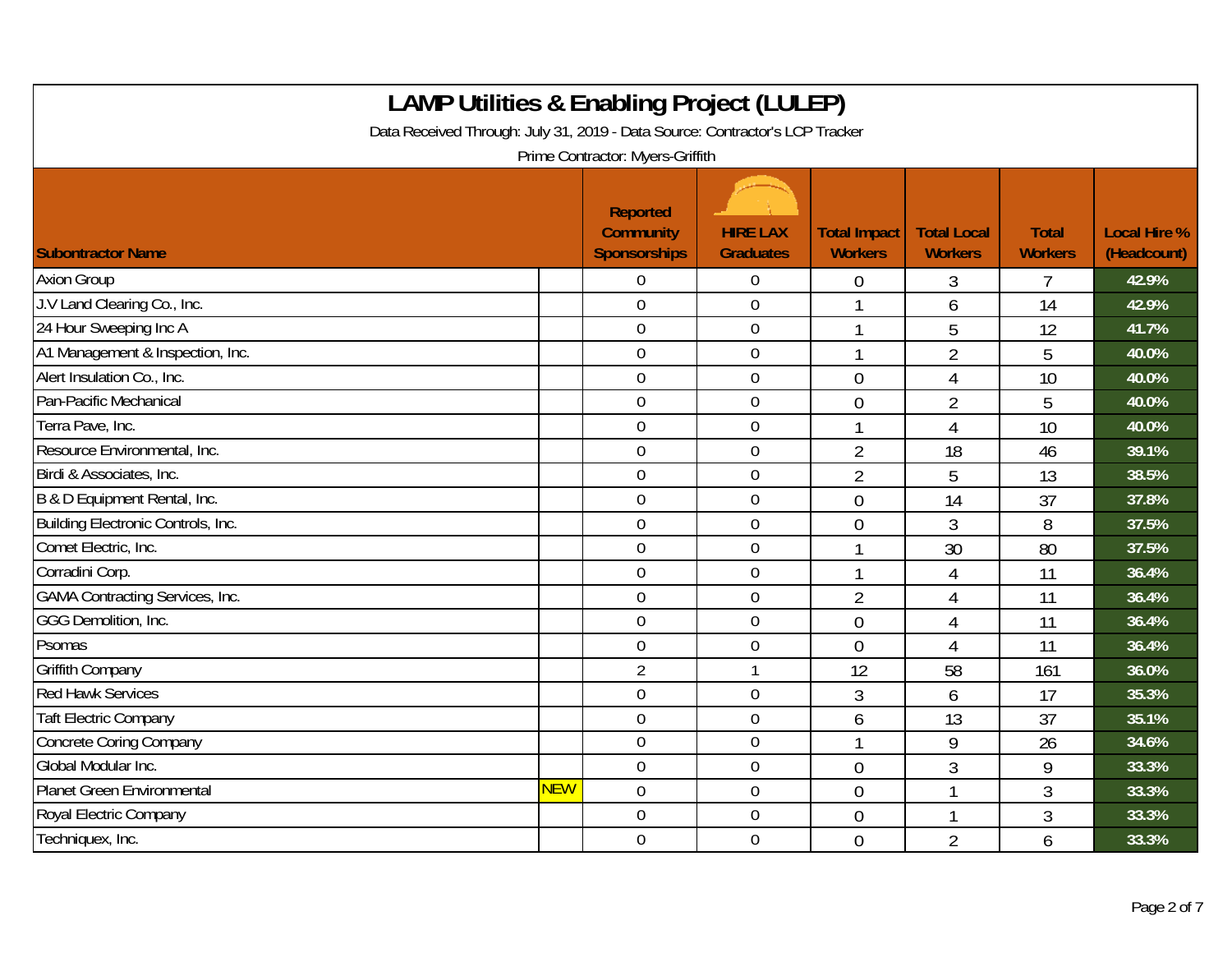| <b>LAMP Utilities &amp; Enabling Project (LULEP)</b><br>Data Received Through: July 31, 2019 - Data Source: Contractor's LCP Tracker<br>Prime Contractor: Myers-Griffith |                                                     |                                     |                                       |                                      |                                |                                    |  |  |  |
|--------------------------------------------------------------------------------------------------------------------------------------------------------------------------|-----------------------------------------------------|-------------------------------------|---------------------------------------|--------------------------------------|--------------------------------|------------------------------------|--|--|--|
| <b>Subontractor Name</b>                                                                                                                                                 | Reported<br><b>Community</b><br><b>Sponsorships</b> | <b>HIRE LAX</b><br><b>Graduates</b> | <b>Total Impact</b><br><b>Workers</b> | <b>Total Local</b><br><b>Workers</b> | <b>Total</b><br><b>Workers</b> | <b>Local Hire %</b><br>(Headcount) |  |  |  |
| Versatile Coatings Inc.                                                                                                                                                  | $\Omega$                                            | $\mathbf 0$                         | $\boldsymbol{0}$                      | 4                                    | 12                             | 33.3%                              |  |  |  |
| Myers & Sons Griffith, JV                                                                                                                                                | 3                                                   | $\overline{2}$                      | 9                                     | 44                                   | 135                            | 32.6%                              |  |  |  |
| Crown Fence Co                                                                                                                                                           | $\overline{0}$                                      | $\boldsymbol{0}$                    |                                       | 13                                   | 40                             | 32.5%                              |  |  |  |
| ISEC, Inc.                                                                                                                                                               | $\mathbf 0$                                         | $\boldsymbol{0}$                    | $\overline{2}$                        | 12                                   | 37                             | 32.4%                              |  |  |  |
| Matrix Environmental, Inc.                                                                                                                                               | $\overline{0}$                                      | $\mathbf 0$                         |                                       | 8                                    | 25                             | 32.0%                              |  |  |  |
| Myers & Sons Construction LP                                                                                                                                             | $\overline{0}$                                      | $\mathbf 0$                         |                                       | 13                                   | 41                             | 31.7%                              |  |  |  |
| Rosendin Electric                                                                                                                                                        | $\mathbf 0$                                         | $\mathbf 0$                         | $\overline{3}$                        | 6                                    | 19                             | 31.6%                              |  |  |  |
| Anderson Charnesky Structural Steel, Inc.                                                                                                                                | $\overline{0}$                                      | $\mathbf 0$                         | $\overline{0}$                        | $\overline{2}$                       | $\overline{1}$                 | 28.6%                              |  |  |  |
| CMB Structures, Inc.                                                                                                                                                     | $\mathbf 0$                                         | $\mathbf 0$                         | $\mathbf 0$                           | $\overline{2}$                       | $\overline{7}$                 | 28.6%                              |  |  |  |
| N-U Enterprise                                                                                                                                                           | $\mathbf 0$                                         | $\mathbf 0$                         |                                       | 8                                    | 28                             | 28.6%                              |  |  |  |
| <b>SC Building Materials</b>                                                                                                                                             | $\overline{0}$                                      | $\mathbf 0$                         |                                       | $\overline{2}$                       | $\overline{1}$                 | 28.6%                              |  |  |  |
| Wilson & Hampton Painting Contractors                                                                                                                                    | $\overline{0}$                                      | $\boldsymbol{0}$                    |                                       | $\overline{2}$                       | $\overline{7}$                 | 28.6%                              |  |  |  |
| LNA Concrete Structures, Inc.                                                                                                                                            | $\mathbf 0$                                         | $\mathbf 0$                         |                                       | 8                                    | 29                             | 27.6%                              |  |  |  |
| Max Out Inc.                                                                                                                                                             | $\overline{0}$                                      | $\mathbf 0$                         | $\overline{4}$                        | 9                                    | 34                             | 26.5%                              |  |  |  |
| AMPCO Landscape, Inc.                                                                                                                                                    | $\overline{0}$                                      | $\mathbf 0$                         | $\theta$                              | $\overline{2}$                       | 8                              | 25.0%                              |  |  |  |
| <b>DC Traffic Control</b>                                                                                                                                                | $\mathbf 0$                                         | $\boldsymbol{0}$                    | $\mathbf 0$                           | $\overline{2}$                       | 8                              | 25.0%                              |  |  |  |
| Fehoko Concrete Inc                                                                                                                                                      | $\overline{0}$                                      | 0                                   | $\overline{2}$                        | 4                                    | 16                             | 25.0%                              |  |  |  |
| Mike Hixson Backhoe Service, Inc.                                                                                                                                        | $\overline{0}$                                      | $\mathbf 0$                         | $\theta$                              | $\overline{2}$                       | 8                              | 25.0%                              |  |  |  |
| RMA Group, Inc.                                                                                                                                                          | $\mathbf 0$                                         | $\mathbf 0$                         | 3                                     | 5                                    | 20                             | 25.0%                              |  |  |  |
| So-Cal Insulation, Inc.                                                                                                                                                  | $\overline{0}$                                      | $\mathbf 0$                         |                                       | 1                                    | 4                              | 25.0%                              |  |  |  |
| Giroux Glass, Inc.                                                                                                                                                       | $\mathbf 0$                                         | $\mathbf 0$                         | $\theta$                              | $\overline{2}$                       | 9                              | 22.2%                              |  |  |  |
| Meadows Sheet Metal & Air Conditioning, Inc                                                                                                                              | $\mathbf 0$                                         | $\boldsymbol{0}$                    | $\overline{2}$                        | 10                                   | 45                             | 22.2%                              |  |  |  |
| <b>ABC Resources</b>                                                                                                                                                     | $\overline{0}$                                      | $\mathbf 0$                         | $\overline{2}$                        | 5                                    | 23                             | 21.7%                              |  |  |  |
| Cosco Fire Protection, Inc.                                                                                                                                              | $\overline{0}$                                      | $\boldsymbol{0}$                    | $\overline{0}$                        | 5                                    | 23                             | 21.7%                              |  |  |  |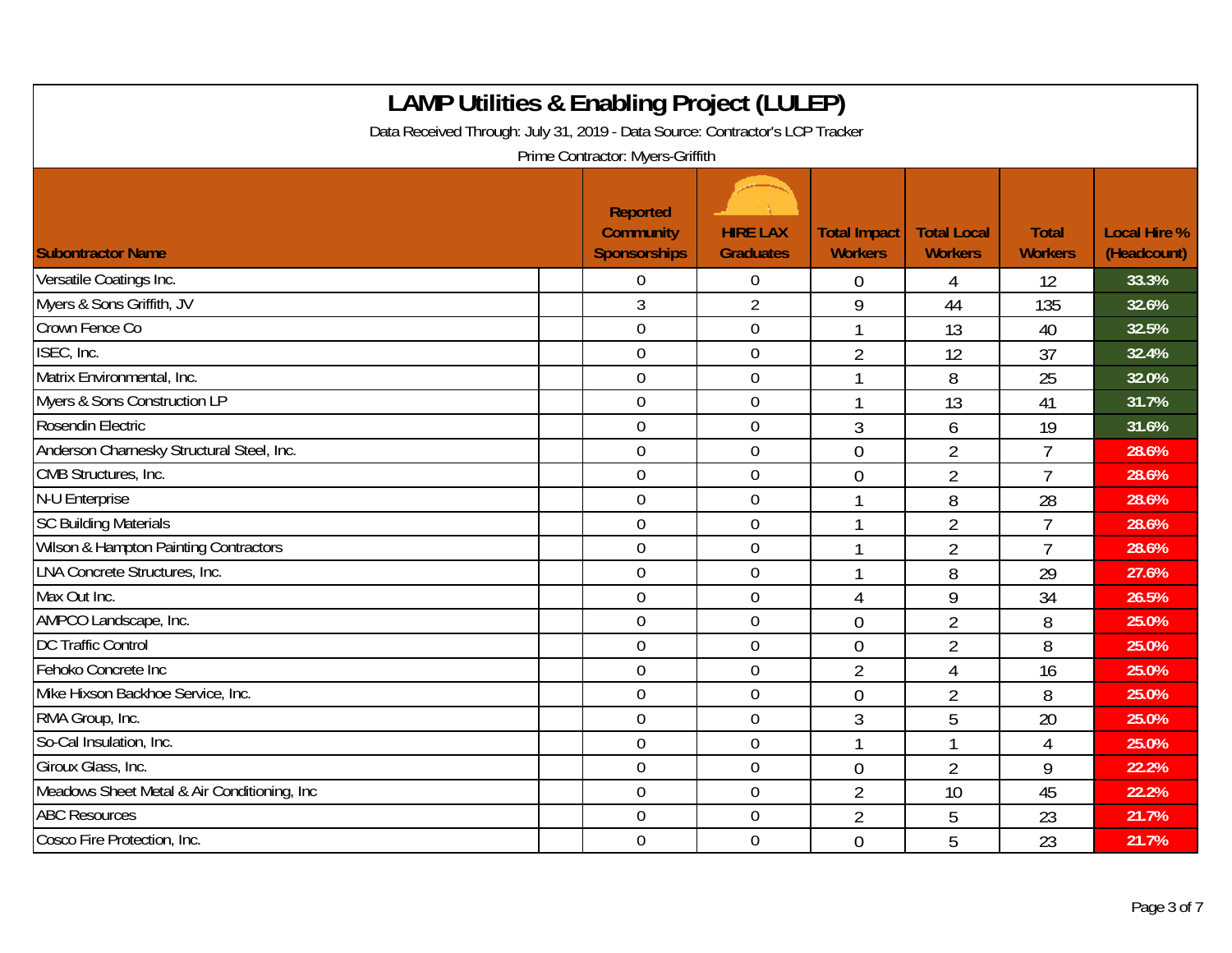| <b>LAMP Utilities &amp; Enabling Project (LULEP)</b><br>Data Received Through: July 31, 2019 - Data Source: Contractor's LCP Tracker<br>Prime Contractor: Myers-Griffith |                                              |                                     |                                       |                                      |                                |                                    |  |  |  |
|--------------------------------------------------------------------------------------------------------------------------------------------------------------------------|----------------------------------------------|-------------------------------------|---------------------------------------|--------------------------------------|--------------------------------|------------------------------------|--|--|--|
| <b>Subontractor Name</b>                                                                                                                                                 | Reported<br><b>Community</b><br>Sponsorships | <b>HIRE LAX</b><br><b>Graduates</b> | <b>Total Impact</b><br><b>Workers</b> | <b>Total Local</b><br><b>Workers</b> | <b>Total</b><br><b>Workers</b> | <b>Local Hire %</b><br>(Headcount) |  |  |  |
| Sterndahl Enterprises, Inc.                                                                                                                                              | $\overline{0}$                               | 0                                   | 2                                     | 6                                    | 28                             | 21.4%                              |  |  |  |
| Blois Construction, Inc.                                                                                                                                                 | $\overline{0}$                               | $\overline{0}$                      | 4                                     | 17                                   | 81                             | 21.0%                              |  |  |  |
| Twining, Inc                                                                                                                                                             | $\mathbf 0$                                  | $\boldsymbol{0}$                    | $\mathbf{1}$                          | 5                                    | 24                             | 20.8%                              |  |  |  |
| <b>Century Sweeping</b>                                                                                                                                                  | $\overline{0}$                               | $\mathbf 0$                         | $\overline{0}$                        |                                      | 5                              | 20.0%                              |  |  |  |
| Pacific Waterproofing & Restoration, Inc.                                                                                                                                | $\overline{0}$                               | $\mathbf 0$                         | $\overline{0}$                        |                                      | 5                              | 20.0%                              |  |  |  |
| Penhall Co                                                                                                                                                               | $\mathbf 0$                                  | $\mathbf 0$                         | $\theta$                              | 1                                    | 5                              | 20.0%                              |  |  |  |
| <b>T&amp;M Construction</b>                                                                                                                                              | $\theta$                                     | $\mathbf 0$                         | $\overline{0}$                        |                                      | 5                              | 20.0%                              |  |  |  |
| BC Rentals, Inc. dba BC Traffic Specialist                                                                                                                               | $\mathbf 0$                                  | $\boldsymbol{0}$                    | $\overline{0}$                        | 3                                    | 16                             | 18.8%                              |  |  |  |
| Michels Pipeline Construction; a div. of Michels Corporation                                                                                                             | $\mathbf 0$                                  | $\boldsymbol{0}$                    | 3                                     | 13                                   | 74                             | 17.6%                              |  |  |  |
| Bali Construction, Inc.                                                                                                                                                  | $\overline{0}$                               | $\mathbf 0$                         | $\mathfrak{Z}$                        | 10                                   | 57                             | 17.5%                              |  |  |  |
| <b>Sully-Miller Contracting Company</b>                                                                                                                                  | $\mathbf 0$                                  | $\mathbf 0$                         | $\overline{0}$                        | 10                                   | 57                             | 17.5%                              |  |  |  |
| <b>Granstrom Masonry Inc</b>                                                                                                                                             | $\mathbf 0$                                  | $\mathbf 0$                         | $\theta$                              |                                      | 6                              | 16.7%                              |  |  |  |
| Smithson Electric, Inc.                                                                                                                                                  | $\mathbf 0$                                  | $\overline{0}$                      | $\mathbf{0}$                          |                                      | 6                              | 16.7%                              |  |  |  |
| Southcoast Acoustical Interiors, Inc.                                                                                                                                    | $\mathbf 0$                                  | $\mathbf 0$                         | $\overline{0}$                        | 3                                    | 18                             | 16.7%                              |  |  |  |
| Util-Locate                                                                                                                                                              | $\mathbf 0$                                  | $\mathbf 0$                         |                                       |                                      | 6                              | 16.7%                              |  |  |  |
| Nor Cal Pipeline Services                                                                                                                                                | $\boldsymbol{0}$                             | $\boldsymbol{0}$                    | $\mathbf{1}$                          | 6                                    | 38                             | 15.8%                              |  |  |  |
| Zefiro Corporation                                                                                                                                                       | $\overline{0}$                               | $\mathbf 0$                         | $\mathbf{1}$                          | 5                                    | 34                             | 14.7%                              |  |  |  |
| <b>DRS Rebar Inc</b>                                                                                                                                                     | $\overline{0}$                               | $\mathbf 0$                         | $\theta$                              |                                      | $\overline{1}$                 | 14.3%                              |  |  |  |
| G&F Concrete Cutting, Inc.                                                                                                                                               | $\boldsymbol{0}$                             | $\mathbf 0$                         | $\mathbf{0}$                          | $\overline{2}$                       | 14                             | 14.3%                              |  |  |  |
| 2R Drilling, Inc.                                                                                                                                                        | $\theta$                                     | $\mathbf 0$                         | 1                                     |                                      | 8                              | 12.5%                              |  |  |  |
| Crosstown Electrical & Data, Inc.                                                                                                                                        | $\mathbf 0$                                  | $\mathbf 0$                         | $\mathbf{0}$                          |                                      | 8                              | 12.5%                              |  |  |  |
| Upland Contracting, Inc.                                                                                                                                                 | $\boldsymbol{0}$                             | $\boldsymbol{0}$                    | $\mathbf{0}$                          |                                      | 8                              | 12.5%                              |  |  |  |
| G. O. Rodriguez Trucking, Inc.                                                                                                                                           | $\overline{0}$                               | $\mathbf 0$                         | $\theta$                              | 5                                    | 41                             | 12.2%                              |  |  |  |
| Los Angeles Signal Construction, Inc.                                                                                                                                    | $\overline{0}$                               | $\mathbf 0$                         | $\overline{0}$                        |                                      | 9                              | 11.1%                              |  |  |  |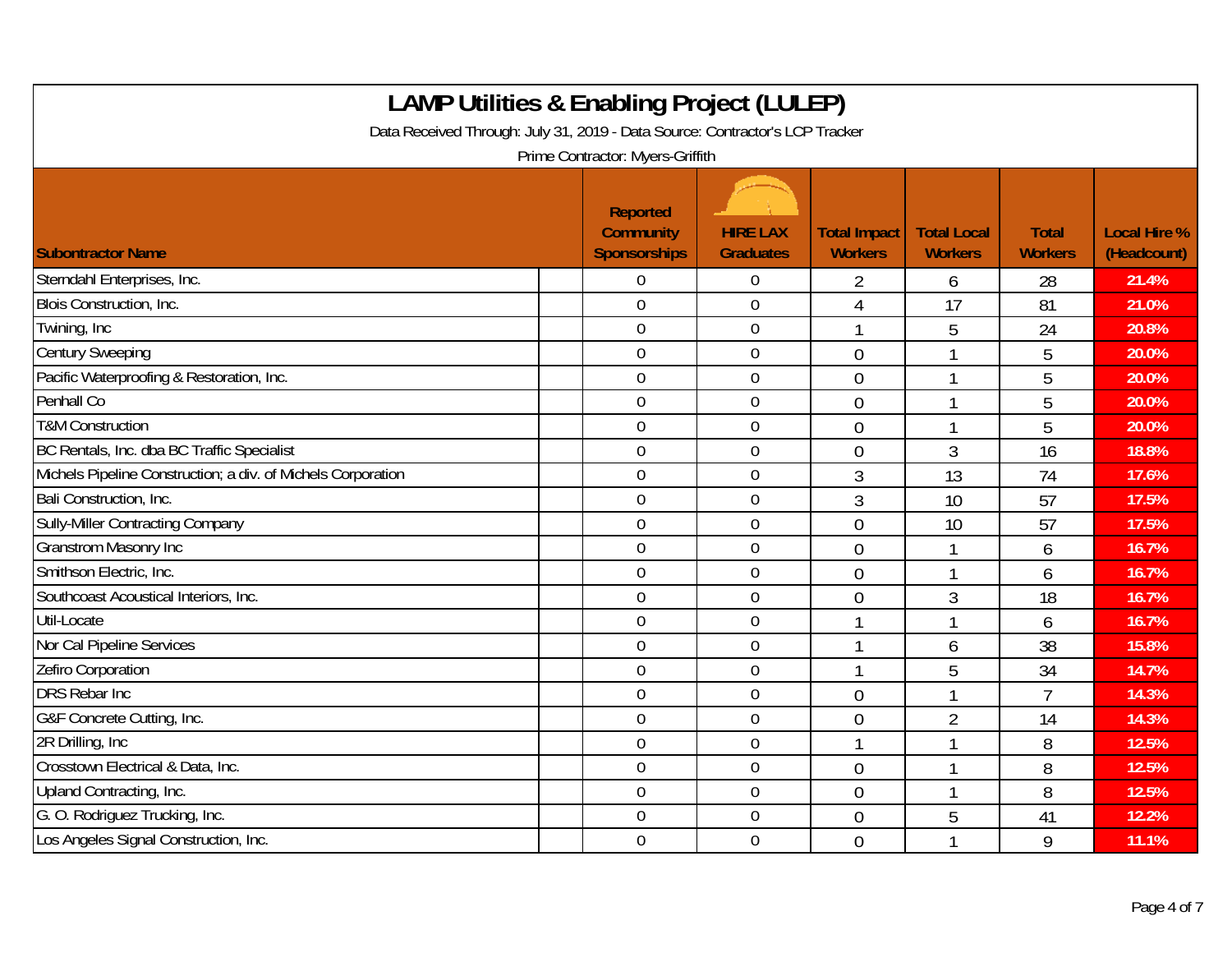| <b>LAMP Utilities &amp; Enabling Project (LULEP)</b><br>Data Received Through: July 31, 2019 - Data Source: Contractor's LCP Tracker<br>Prime Contractor: Myers-Griffith |            |                                              |                                     |                                       |                                      |                                |                                    |  |  |
|--------------------------------------------------------------------------------------------------------------------------------------------------------------------------|------------|----------------------------------------------|-------------------------------------|---------------------------------------|--------------------------------------|--------------------------------|------------------------------------|--|--|
| <b>Subontractor Name</b>                                                                                                                                                 |            | Reported<br><b>Community</b><br>Sponsorships | <b>HIRE LAX</b><br><b>Graduates</b> | <b>Total Impact</b><br><b>Workers</b> | <b>Total Local</b><br><b>Workers</b> | <b>Total</b><br><b>Workers</b> | <b>Local Hire %</b><br>(Headcount) |  |  |
| R.J. Lalonde, Inc.                                                                                                                                                       |            | 0                                            | $\overline{0}$                      |                                       |                                      | 9                              | 11.1%                              |  |  |
| Ferreira Construction Co, Inc.                                                                                                                                           |            | $\overline{0}$                               | $\overline{0}$                      | $\mathbf{1}$                          | 5                                    | 46                             | 10.9%                              |  |  |
| Badger Daylighting Corp.                                                                                                                                                 |            | $\mathbf 0$                                  | $\boldsymbol{0}$                    | 1                                     | 3                                    | 28                             | 10.7%                              |  |  |
| All American Asphalt                                                                                                                                                     |            | $\overline{0}$                               | $\mathbf 0$                         | $\overline{4}$                        | 11                                   | 131                            | 8.4%                               |  |  |
| Crane Rental Service, Inc.                                                                                                                                               |            | $\overline{0}$                               | $\mathbf 0$                         | 1                                     |                                      | 13                             | 7.7%                               |  |  |
| AD Improvements Inc                                                                                                                                                      | <b>NEW</b> | $\overline{0}$                               | $\boldsymbol{0}$                    | $\overline{0}$                        | $\overline{0}$                       | 3                              | 0.0%                               |  |  |
| Anglemyer Crane Rental                                                                                                                                                   |            | $\overline{0}$                               | $\mathbf 0$                         | $\theta$                              | $\overline{0}$                       | 1                              | 0.0%                               |  |  |
| Asphalt, Fabric & Engineering, Inc.                                                                                                                                      |            | $\overline{0}$                               | $\mathbf 0$                         | $\theta$                              | $\theta$                             | 3                              | 0.0%                               |  |  |
| Ayala Boring Inc                                                                                                                                                         |            | $\mathbf 0$                                  | $\mathbf 0$                         | $\overline{0}$                        | $\overline{0}$                       | 4                              | 0.0%                               |  |  |
| <b>Barneys Hole Digging Service</b>                                                                                                                                      | <b>NEW</b> | $\mathbf 0$                                  | $\boldsymbol{0}$                    | $\overline{0}$                        | $\overline{0}$                       | $\overline{2}$                 | 0.0%                               |  |  |
| Bragg Crane Service (sub to Comet Electric)                                                                                                                              |            | $\overline{0}$                               | $\mathbf 0$                         | $\overline{0}$                        | $\overline{0}$                       | 3                              | 0.0%                               |  |  |
| Burros Backhoe Service, LLC                                                                                                                                              |            | $\overline{0}$                               | $\mathbf 0$                         | $\overline{0}$                        | $\overline{0}$                       | $\overline{2}$                 | 0.0%                               |  |  |
| C Below Inc                                                                                                                                                              |            | $\boldsymbol{0}$                             | $\overline{0}$                      | $\overline{0}$                        | $\overline{0}$                       | 12                             | 0.0%                               |  |  |
| C.M. Peich, Inc.                                                                                                                                                         |            | $\mathbf 0$                                  | $\mathbf 0$                         | $\overline{0}$                        | $\overline{0}$                       | 6                              | 0.0%                               |  |  |
| Calmex Engineering, Inc.                                                                                                                                                 |            | $\mathbf 0$                                  | $\boldsymbol{0}$                    | $\overline{0}$                        | $\overline{0}$                       | 1                              | 0.0%                               |  |  |
| Cell-Crete Corporation                                                                                                                                                   |            | $\mathbf 0$                                  | $\mathbf 0$                         | $\mathbf{0}$                          | $\overline{0}$                       | 3                              | 0.0%                               |  |  |
| CGO Construction Company, Inc.                                                                                                                                           |            | $\mathbf 0$                                  | $\mathbf 0$                         | $\overline{0}$                        | $\overline{0}$                       | 3                              | 0.0%                               |  |  |
| Cindy Trump, Inc., DBA Lindys Cold Planing                                                                                                                               |            | $\mathbf 0$                                  | $\mathbf 0$                         | $\overline{0}$                        | $\overline{0}$                       | 8                              | 0.0%                               |  |  |
| Commercial Scaffolding of CA, Inc.                                                                                                                                       |            | $\mathbf 0$                                  | $\mathbf 0$                         | $\overline{0}$                        | $\overline{0}$                       | 4                              | 0.0%                               |  |  |
| <b>Connor Concrete Cutting and Coring</b>                                                                                                                                |            | $\overline{0}$                               | $\boldsymbol{0}$                    | $\overline{0}$                        | $\overline{0}$                       | 8                              | 0.0%                               |  |  |
| Cornerstone Demolition Corp.                                                                                                                                             |            | $\mathbf 0$                                  | $\boldsymbol{0}$                    | $\overline{0}$                        | $\overline{0}$                       | 8                              | 0.0%                               |  |  |
| Dayton Certified Welding, Inc.                                                                                                                                           |            | $\mathbf 0$                                  | $\mathbf 0$                         | $\overline{0}$                        | $\overline{0}$                       | $\overline{2}$                 | 0.0%                               |  |  |
| DeepScan, Inc.                                                                                                                                                           |            | $\overline{0}$                               | $\mathbf 0$                         | $\theta$                              | $\overline{0}$                       | 4                              | 0.0%                               |  |  |
| DJS General Contracting, Inc.                                                                                                                                            |            | $\mathbf 0$                                  | $\mathbf 0$                         | $\overline{0}$                        | $\overline{0}$                       | 5                              | 0.0%                               |  |  |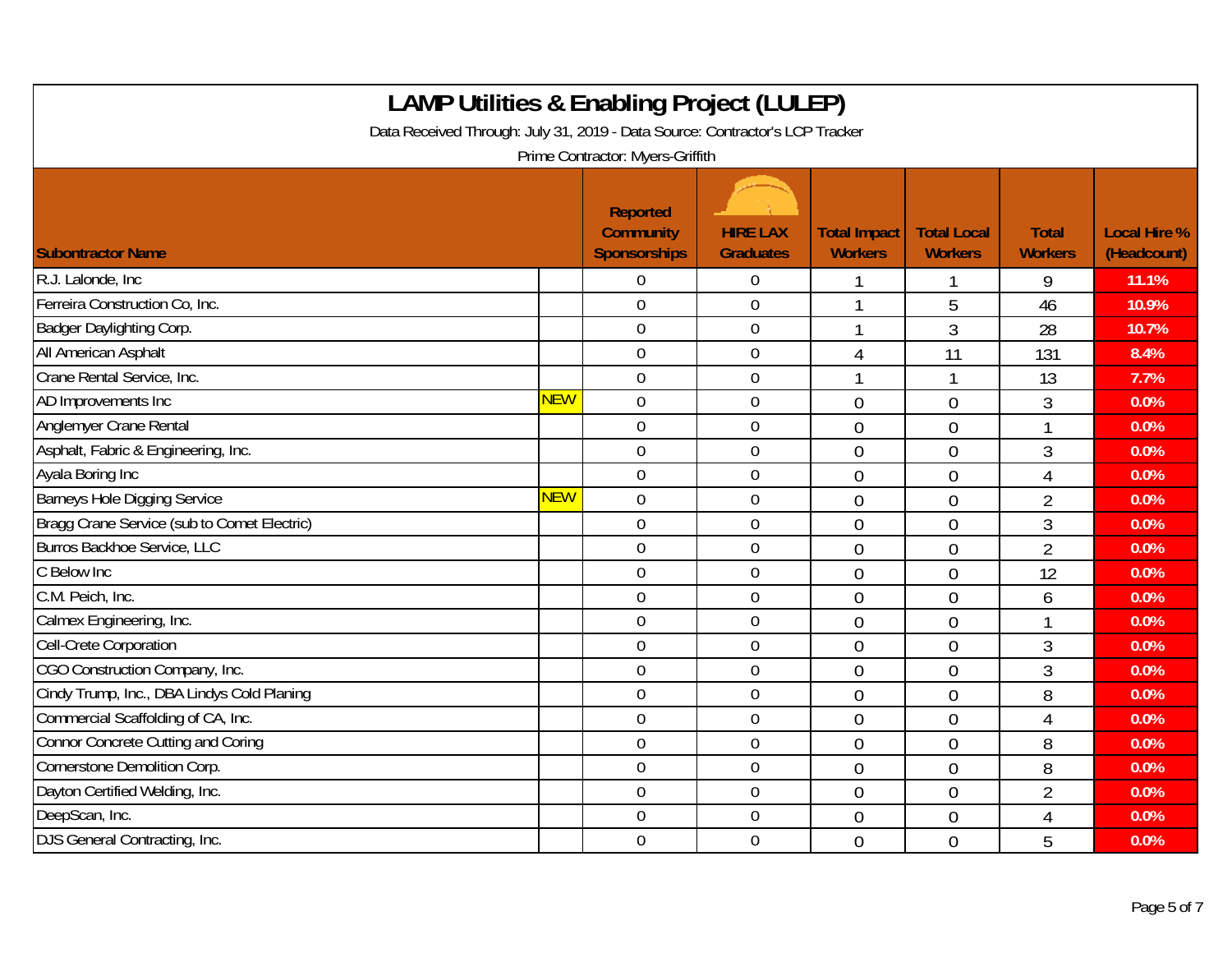| <b>LAMP Utilities &amp; Enabling Project (LULEP)</b><br>Data Received Through: July 31, 2019 - Data Source: Contractor's LCP Tracker<br>Prime Contractor: Myers-Griffith |            |                                                     |                                     |                                       |                                      |                                |                                    |  |
|--------------------------------------------------------------------------------------------------------------------------------------------------------------------------|------------|-----------------------------------------------------|-------------------------------------|---------------------------------------|--------------------------------------|--------------------------------|------------------------------------|--|
| <b>Subontractor Name</b>                                                                                                                                                 |            | Reported<br><b>Community</b><br><b>Sponsorships</b> | <b>HIRE LAX</b><br><b>Graduates</b> | <b>Total Impact</b><br><b>Workers</b> | <b>Total Local</b><br><b>Workers</b> | <b>Total</b><br><b>Workers</b> | <b>Local Hire %</b><br>(Headcount) |  |
| <b>Fastrack Rentals Inc</b>                                                                                                                                              | <b>NEW</b> | 0                                                   | $\mathbf 0$                         | $\overline{0}$                        | $\mathbf 0$                          |                                | 0.0%                               |  |
| Fine Grade Equipment, Inc.                                                                                                                                               |            | $\overline{0}$                                      | $\boldsymbol{0}$                    | $\overline{0}$                        | $\overline{0}$                       | 6                              | 0.0%                               |  |
| Gregg Drilling & Testing, Inc.                                                                                                                                           |            | $\mathbf 0$                                         | $\boldsymbol{0}$                    | $\overline{0}$                        | $\overline{0}$                       | 5                              | 0.0%                               |  |
| <b>Ground Penetrating Radar</b>                                                                                                                                          | <b>NEW</b> | $\mathbf 0$                                         | $\boldsymbol{0}$                    | $\overline{0}$                        | $\overline{0}$                       | 3                              | 0.0%                               |  |
| H.D. Construction Equipment, Inc.                                                                                                                                        |            | $\overline{0}$                                      | $\mathbf 0$                         | $\overline{0}$                        | $\overline{0}$                       | $\overline{7}$                 | 0.0%                               |  |
| <b>Hydraulic Cranes LLC</b>                                                                                                                                              |            | $\mathbf 0$                                         | $\mathbf 0$                         | $\theta$                              | $\overline{0}$                       | 1                              | 0.0%                               |  |
| Jim Painter Controls, Inc.                                                                                                                                               |            | $\mathbf 0$                                         | $\mathbf 0$                         | $\overline{0}$                        | $\overline{0}$                       | 1                              | 0.0%                               |  |
| <b>Johnson's Tree Service</b>                                                                                                                                            |            | $\overline{0}$                                      | $\mathbf 0$                         | $\overline{0}$                        | $\overline{0}$                       | $\overline{2}$                 | 0.0%                               |  |
| Kato Landscape, Inc.                                                                                                                                                     |            | $\overline{0}$                                      | $\boldsymbol{0}$                    | $\mathbf 0$                           | $\overline{0}$                       | 6                              | 0.0%                               |  |
| Lucas Builders, Inc.                                                                                                                                                     |            | $\boldsymbol{0}$                                    | $\boldsymbol{0}$                    | $\overline{0}$                        | $\overline{0}$                       | 8                              | 0.0%                               |  |
| Merli Concrete Pumping                                                                                                                                                   | <b>NEW</b> | $\overline{0}$                                      | $\mathbf 0$                         | $\theta$                              | $\overline{0}$                       | $\overline{2}$                 | 0.0%                               |  |
| Newman Backhoe Service, Inc.                                                                                                                                             |            | $\mathbf 0$                                         | $\mathbf 0$                         | $\overline{0}$                        | $\overline{0}$                       | 13                             | 0.0%                               |  |
| Pavement Recycling Systems                                                                                                                                               |            | $\mathbf 0$                                         | $\mathbf 0$                         | $\overline{0}$                        | $\overline{0}$                       | 10                             | 0.0%                               |  |
| PCI                                                                                                                                                                      |            | $\mathbf 0$                                         | $\boldsymbol{0}$                    | $\overline{0}$                        | $\overline{0}$                       | 22                             | 0.0%                               |  |
| Pipe Tec Inc                                                                                                                                                             |            | $\mathbf 0$                                         | $\mathbf 0$                         | $\mathbf 0$                           | $\overline{0}$                       | 3                              | 0.0%                               |  |
| Pre-Con                                                                                                                                                                  |            | $\mathbf 0$                                         | $\mathbf 0$                         | $\overline{0}$                        | $\overline{0}$                       | $\overline{3}$                 | 0.0%                               |  |
| Savala Equipment Company                                                                                                                                                 | <b>NEW</b> | $\mathbf 0$                                         | $\boldsymbol{0}$                    | $\overline{0}$                        | $\overline{0}$                       | $\overline{2}$                 | 0.0%                               |  |
| Site Solution Services, Inc.                                                                                                                                             |            | $\overline{0}$                                      | $\mathbf 0$                         | $\theta$                              | $\overline{0}$                       | 1                              | 0.0%                               |  |
| <b>Skaggs Concrete Cutting Inc</b>                                                                                                                                       |            | $\overline{0}$                                      | $\mathbf 0$                         | $\overline{0}$                        | $\overline{0}$                       | 1                              | 0.0%                               |  |
| Telfer Pavement Technologies, LLC                                                                                                                                        |            | $\overline{0}$                                      | $\boldsymbol{0}$                    | $\overline{0}$                        | $\overline{0}$                       | 10                             | 0.0%                               |  |
| Torrent Resources CA, Inc.                                                                                                                                               |            | $\overline{0}$                                      | $\boldsymbol{0}$                    | $\overline{0}$                        | $\theta$                             | 10                             | 0.0%                               |  |
| Traffic Management Inc.                                                                                                                                                  |            | $\mathbf 0$                                         | $\mathbf 0$                         | $\overline{0}$                        | $\overline{0}$                       | $\overline{2}$                 | 0.0%                               |  |
| V&E Tree Service, Inc.                                                                                                                                                   |            | $\overline{0}$                                      | $\boldsymbol{0}$                    | $\overline{0}$                        | $\overline{0}$                       | 5                              | 0.0%                               |  |
| Whitecore Concrete Cutting & Demolition, Inc                                                                                                                             | <b>NEW</b> | $\mathbf 0$                                         | $\mathbf 0$                         | $\overline{0}$                        | $\overline{0}$                       | $\overline{2}$                 | 0.0%                               |  |